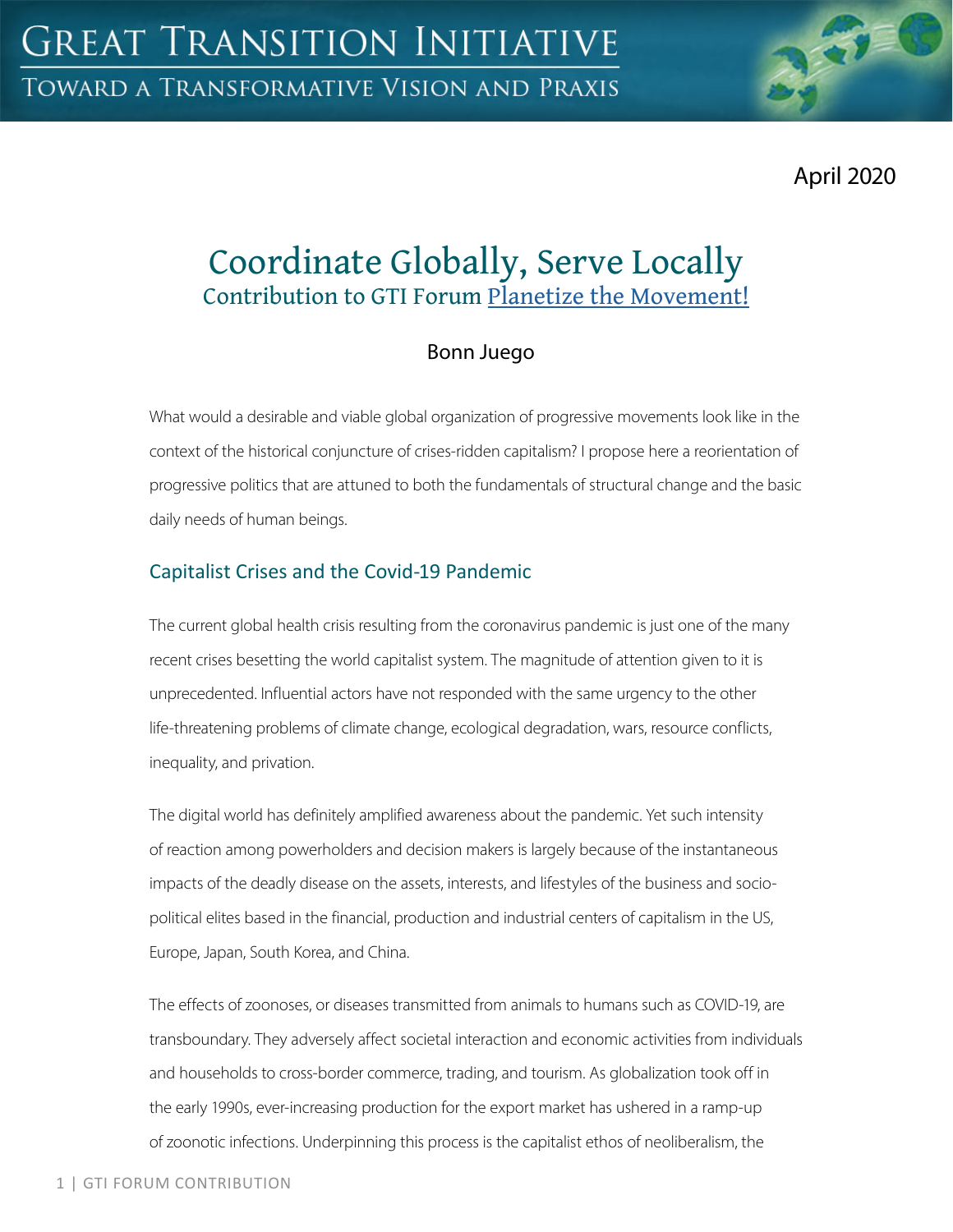ideology that puts private interest for profits way above the collective well-being of people, society, and planet.

Neoliberal globalization has likewise accelerated the transition to the Anthropocene, the geological epoch characterized by pervasive human interference and conflict with Earth's natural processes.<sup>1</sup> Planetary and ecological crises have become more manifest in new epidemics, massive deforestation, reduced biodiversity, and extreme weather conditions.

The virus outbreak can victimize any individual and country. But in times of crisis, structural and relational inequalities that are endemic in capitalist development determine the differences in the respective capacities of groups and nations to bear and overcome hardships.

Philosophically, the unfolding pandemic compels us to rethink virtually everything that exists and move even more rapidly toward a post-capitalist future. In reality, however, the establishment elites control the prevailing structure, norms, and institutions that tremendously constrain the actions of agents for systemic change.

#### Movements Grounded in the Present

There is a popular desire for the immediate return to business-as-usual and the status quo ante, not least among state leaders across the North Atlantic and the Asia-Pacific, financiers, and multinational corporations. Capitalists are on wealth preservation mode. Government resources are mobilized to bail out losses of companies and absorb risks of entrepreneurial ventures, often at the expense of social protection programs for ordinary laborers and citizens. The state's executive apparatuses, particularly the police and the military, have reemerged as the sole governing authority to guarantee order in both spheres of society and economy. Almost by default, the state has exercised its sovereign power in deploying a "regime of exception," which is susceptible to abuse and practically undemocratic.<sup>2</sup>

Lest progressives be left behind by the reactionary response of the economic and political right, the relevance of a global network of social movements must be asserted. Constructive critique and speaking truth to power should come with concrete policy proposals that can effectively arrest the pandemic. More importantly, actions must be felt by the vulnerable multitude who are among the movement's members and constituencies—including the endangered health workers, insecure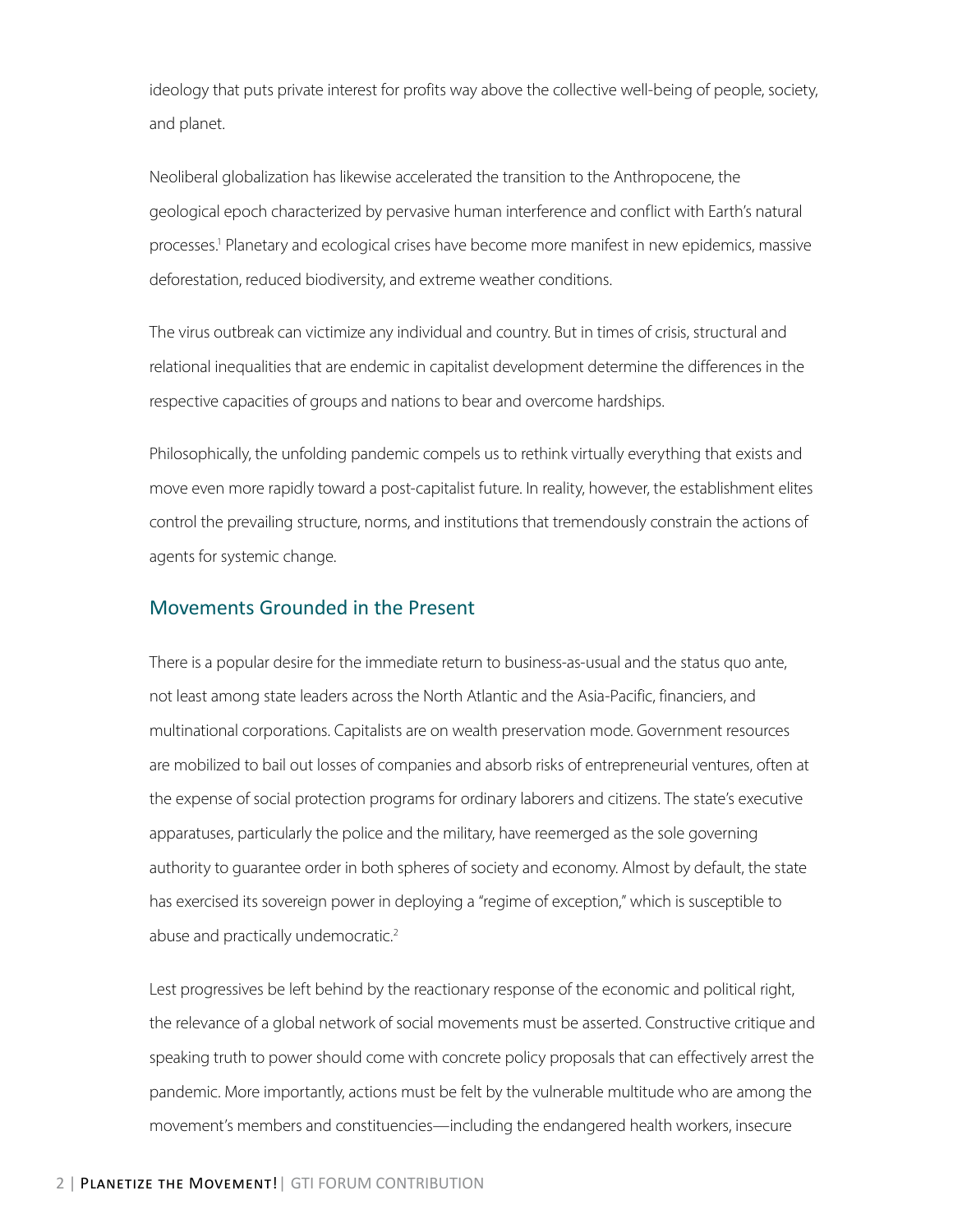communities, and impoverished families. Thus far, the latter is done in the individual capacity of activists and civic organizations.

The modern history of global political economy shows that neoliberal capitalism has evolved from crisis to crisis. Crises are constitutive of—and functional to—neoliberalization processes and the reproduction of capitalist social relations into different configurations.<sup>3</sup>

Periods of crisis simultaneously activate and weaken social movements. The occurrence of a structural crisis and its effects would vindicate progressive analyses and advocacy for change. But the hegemonic pro-capitalist political forces have the critical means to utilize crises to their advantage. Still, even in the battle of rhetoric, progressives must be circumspect in messaging for public relations. This includes discursively reframing usual activist comments of "we told you so" and futuristic slogans like "toward a post-COVID world" by evoking a deep sense of empathy and hope amid general anxiety, sickness, and insecurity.

What must be activated is a global coordinating council of local movements that is grounded in the present. Progressive membership at every geographical scale should be responsive to real-time and real-life challenges, not just through manifestos and press releases but also by tangible deeds.

#### A Dynamic and Democratic Learning Organization

In agreement with Valentine Moghadam's [ca](https://greattransition.org/gti-forum/planetize-movement-moghadam)ll to "planetize the movement," I put forward the case for the formation of a political organization of the global justice movement.<sup>4</sup> Willing participants in this process must learn from the limitations of recent discussion forums of global civil society and new social movements, especially the once-promising World Social Forum, and rectify the organizational errors of past Internationals.

A New International, Planetary Movement, or World Party of progressive grassroots movements would be a dynamic and democratic learning organization. It should coordinate and keep into perspective various local initiatives and campaigns, observing a continuous dialogue between bottom-up and top-down approaches to decision-making. It should also have an open mind, being idealistic yet pragmatic, calculating of the dialectics between reform and revolution whereby particular circumstances may necessitate forging tactical alliances and making strategic negotiations. Though the project is to globalize the radical movement, much focus of the mass action should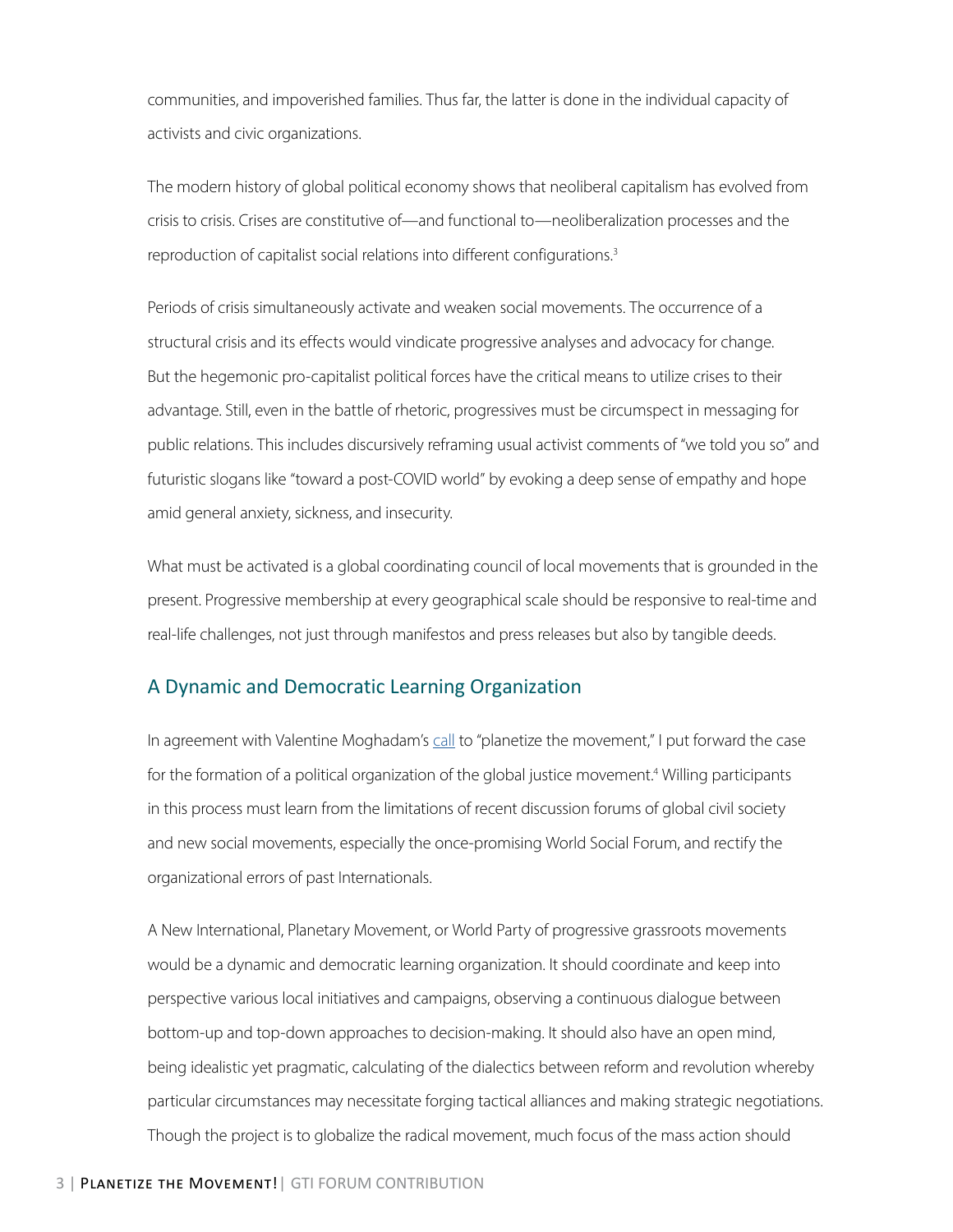be on the plight of victims in local communities. Accordingly, state-level mobilizations of activist networks must be sustained because this is where sufferings and oppressive practices are close to home.

Protocols implemented to contain Covid-19 contagion like lockdowns and social distancing are crucial constraints to traditional operations in community organizing and to the connectivity required in coordinating plans for action of international and multicultural movements. Technology may help overcome these obstacles. At the same time, mass base and network expansion must include recruitment strategies to partner with scientists, engineers, medical doctors, and competent professionals who could actualize visions for alternative systems of production, exchange, and living together.<sup>5</sup>

Crisis signifies "the turning point of a disease when an important change takes place, indicating either recovery or death." Thus, there will not be any meaningful human flourishing, social change, and global transformation from this significant crisis without paradigm shift about the good life.

At this historic juncture, progressive movements ought to inspire and consolidate the reflexive capability of human beings for concerted action, survival, learning, and innovation. Humanity must be convinced to take on the progressive perspective that egoistic individualism is part of the pandemic problem, and that the most potent solution to this tragedy is the care and concern of collective being to live together in compassion, solidarity, and mutual aid toward the common good.

Meanwhile, progressive movements must be able to address people's basic day-to-day concerns and connect these with the struggle for fundamental structural changes. We need movements that are not merely daydreaming about the future, but are relevant and effective in crisis and pandemic times. These are movements for the moment, the present, and the everyday.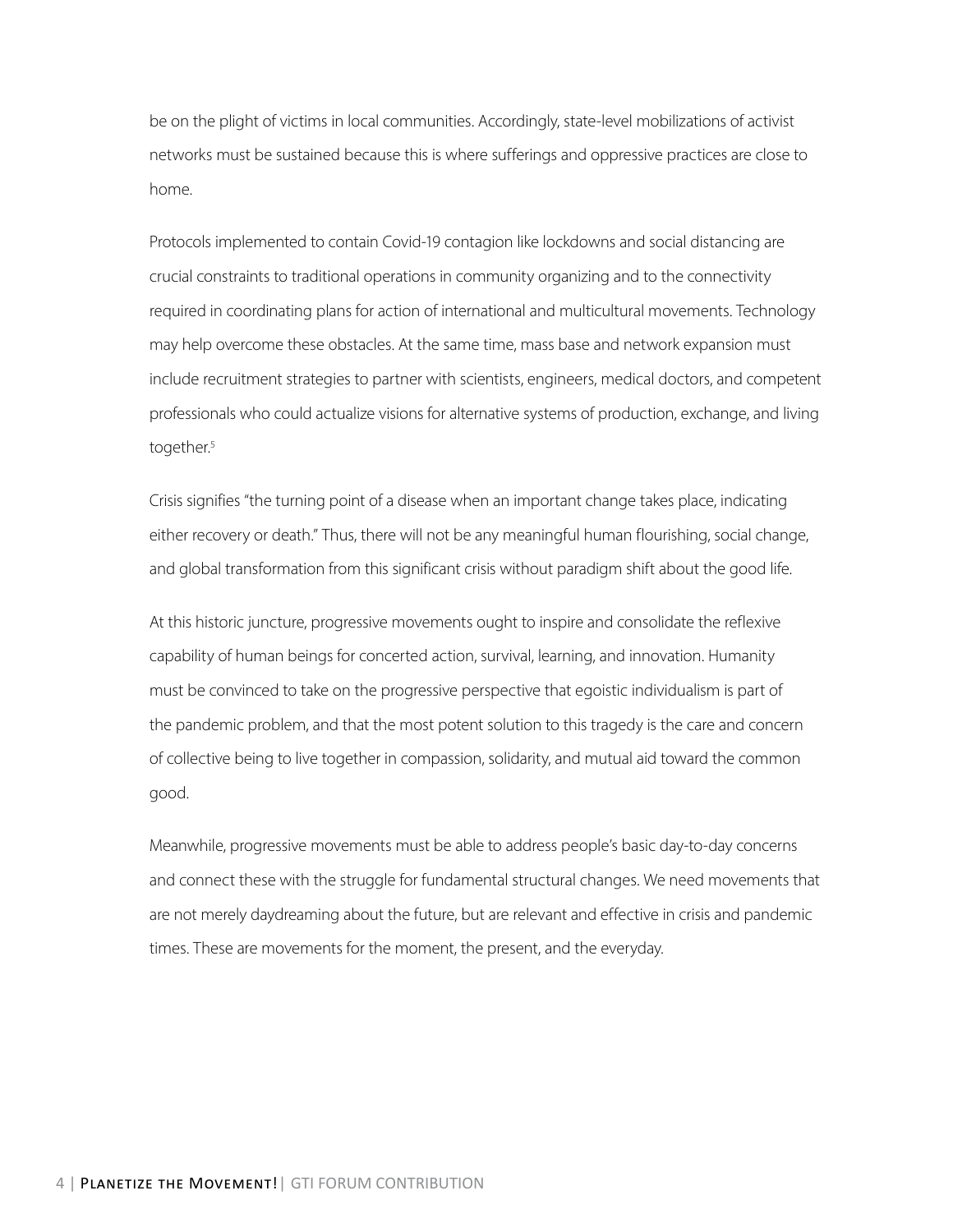### Endnotes

1. Ian Angus, "When Did the Anthropocene Begin…and Why Does it Matter?," *Monthly Review* 67, no. 4 (2015):  $1 - 11$ .

2. Bonn Juego, "Authoritarian Neoliberalism: Its Ideological Antecedents and Policy Manifestations from Carl Schmitt's Political Economy of Governance," *Administrative Culture* 19, no. 1 (2018): 105–136.

3. Bonn Juego, "The Reproduction of Neoliberalism and the Global Capitalist Crisis," *The Interdisciplinary Journal of International Studies* 8, no. 1 (2012): 23–40.

4. Bonn Juego, "Rethinking Samir Amin's Legacy and the Case for a Political Organization of the Global Justice Movement," *Globalizations* 16, no. 7 (2019): 1109–1115; also in *Journal of World-Systems Research* 25, no. 2 (2019): 336–344.

5. Bonn Juego, *A Commons Perspective on Human-Nature Relations: Analysis, Visions, and Strategies for Alternative Futures* (Bangkok: Heinrich Böll Stiftung, 2016), [https://th.boell.org/en/2016/05/27/commons-perspective](https://th.boell.org/en/2016/05/27/commons-perspective-human-nature-relations-analysis-vision-and-strategies-alternative)[human-nature-relations-analysis-vision-and-strategies-alternative.](https://th.boell.org/en/2016/05/27/commons-perspective-human-nature-relations-analysis-vision-and-strategies-alternative)